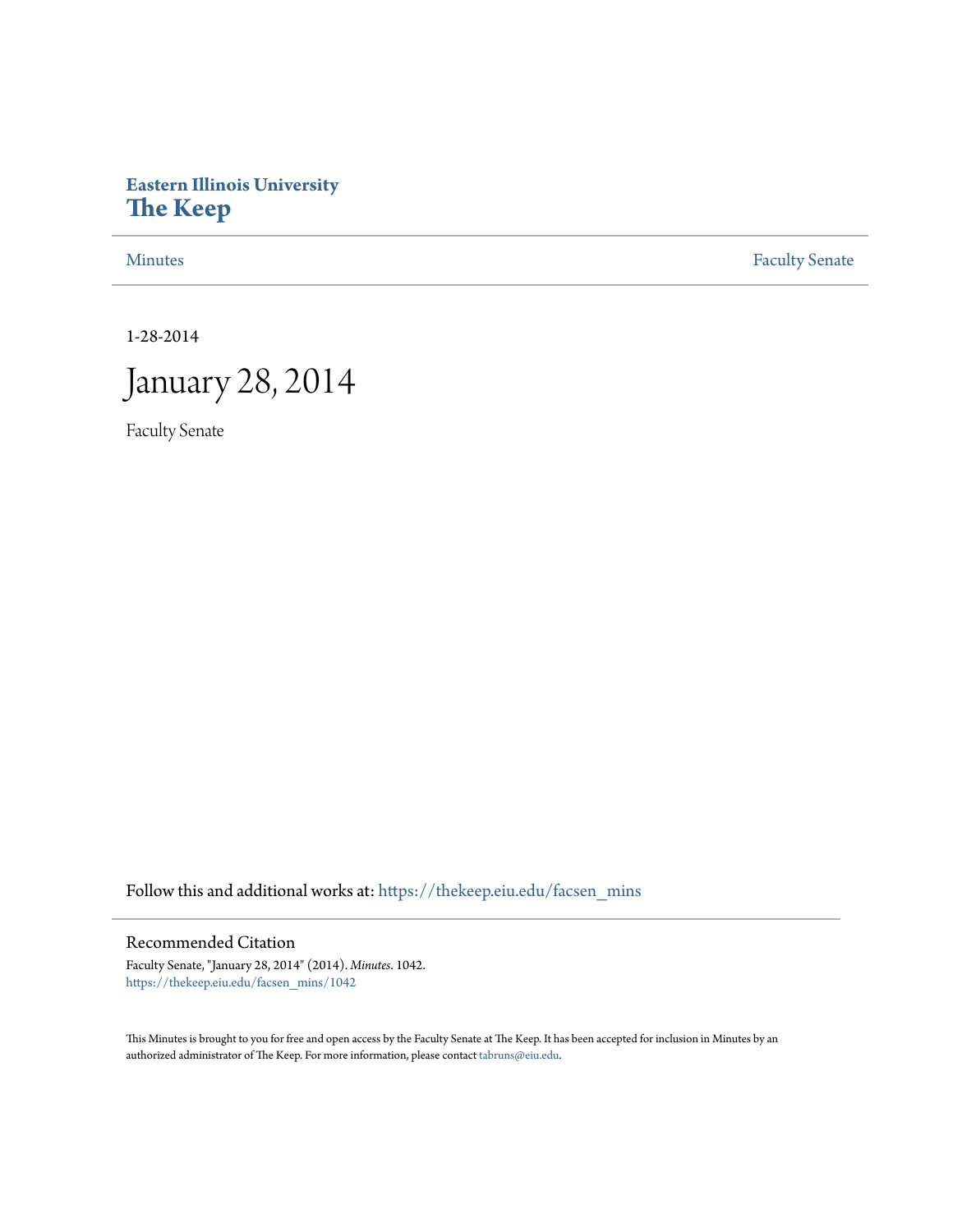# **FACULTY SENATE MINUTES FOR 28 January 2014**

The 2013- 2014 Faculty Senate agendas, minutes, and other information are available on the Web at:<http://castle.eiu.edu/facsen/>

Note: These minutes are not a complete verbatim transcript of the Senate meeting.

**I. Call to Order by Chair Grant Sterling at 2:01pm (Booth Library, Room 4440)**  Present: J. Ashley, T. Burns, J. Conwell, M. Dao, S. Knight-Davis, A. Methven, M. Mulvaney, J. Oliver, K. Padmaraju, J. Robertson, A. Rosenstein, S. Scher, G. Sterling, K. English.

Guests: Provost Lord, Dr. Jose Antonio Rosa, Dean Augustine, Dean Lanham, Dr. Wheeler, Jack Cruickshank (DEN)

**II.** Presentation to the Senate – Dr. Wheeler and Dean Augustine, regarding mandatory publishing of thesis.

Dr. Wheeler started his presentation about thesis publication by thanking the Senate for inviting him and mentioned that it was the first time he had come to the Senate and was glad to be there. He stated that the purpose of his visit was two-fold: 1. To let faculty know what is going on with the thesis issue and 2. To continue to promote scholarship. With the thesis publications, a new process has been put in place after Dean Lanham, Dean Augustine and others have met recently with regard to the open access discussions. With the new process, now the faculty thesis director as well as the student had a say in making a thesis open access. Earlier, only the student had the say. Also, now both the student and the faculty director can request that the thesis can be embargoed till a certain time before being published and allowed open access.

Senator Ashley enquired if this issue was only specific to thesis and would the issue of open access impact copyright and intellectual property rights. Senator Sterling also added if that means that there is a change in the intellectual property rights at Eastern. Dr. Wheeler replied that he had no issue with the students holding the intellectual property rights. In some disciplines, he was concerned that with open access, then publishers may not be willing to publish the articles. Senator Bruns dissented saying that was a misunderstanding and publishers usually seek articles that are open access.

Dean Augustine mentioned his long standing work in this area and shared that he felt that at Eastern, we are following best practices with regard to copyright and intellectual property rights. Our policy so far has been more informal, and the quality of work at Eastern continues to be high quality and has led to further research. The new policy is to allow withholding of a thesis for not just one year as it is currently but extend that period to two years if needed on the request of either the student or the faculty director. This does not in any way mean that the degree is not conferred for the student. For formalizing this policy, explicit forms have been developed by the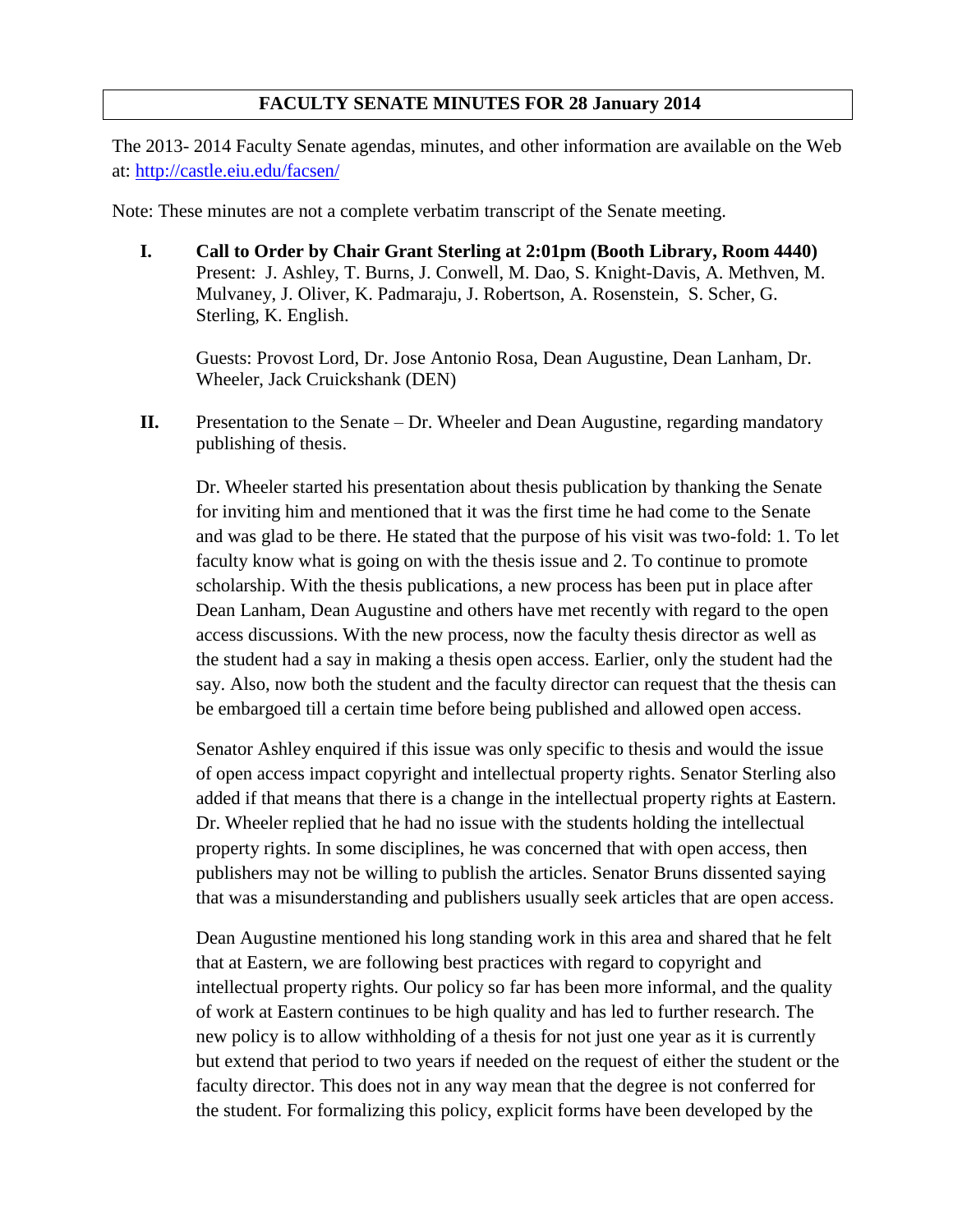library and this draft policy is what he is sharing with the Senate and will share with CGS too soon. The draft policy will also be shared with the larger campus community and reorganized and finalized towards the end of the semester after getting feedback. Meanwhile, the graduate school will follow the spirit of the policy for this semester.

Senator Scher asked if one of the reasons for extending the open access permission was if the faculty director or the studded is considering the study for publication. Does it need to be already submitted for withholding the open access? Dean Augustine said that either of the reasons could be the case and other reasons till the faculty director or the student are ready, the thesis can be withheld.

Senator Rosenstein asked where the intellectual property guidelines were defined to which Dean Augustine replied that they were defined in the contract. Senator Bruns mentioned that this was a very valuable tool and as the keeper of the Keep, he thought that this open access policy was an excellent opportunity to promote our institutional profile.

Dean Augustine ended his presentation acknowledging Dean Lanham and the library for the work and assistance they have provided in this regard.

#### **III. Approval of Minutes of 14 January, 2014**

Minutes from the January 14, 2014 meeting were approved. Motion made by Senator Ashley and seconded by Senator Conwell.

## **IV. Announcements**

No announcements were made.

## **V. Communications**

- a. E-mail from Les Hyder, Re: Budget. [Plus attachment: FY15 3-Year projection]: Senator Sterling mentioned that an IBHE representative was coming to campus and on Dr. Les Hyder's invitation, he and Senator Oliver were meeting him briefly. He invited the Senators to send him any issues that they would like them to bring up with the IBHE representative.
- b. Two attachments from CUPB: Agenda for 1/24 meeting, and Subcommittees for Program Analysis: Senator Sterling reported that CUPB was currently looking into all the processes that were being used for program analysis. Three subcommittees had been created and these subcommittees will be examining the documents in the three areas: Academic Affairs; Business Affairs, President's Area, University Advancement; and Student Affairs. CUPB members have been invited to the Senate later in the semester to have discussions.

Senator Ashley asked that since the Academic Affairs already had started the process in the Fall semester and had started making the cuts, would that count towards the cuts recommended during the program analysis process or would they have to make additional cuts. Provost Lord replied to this, saying that the cuts recommended to the Deans in Fall did not even add up to a million dollars but still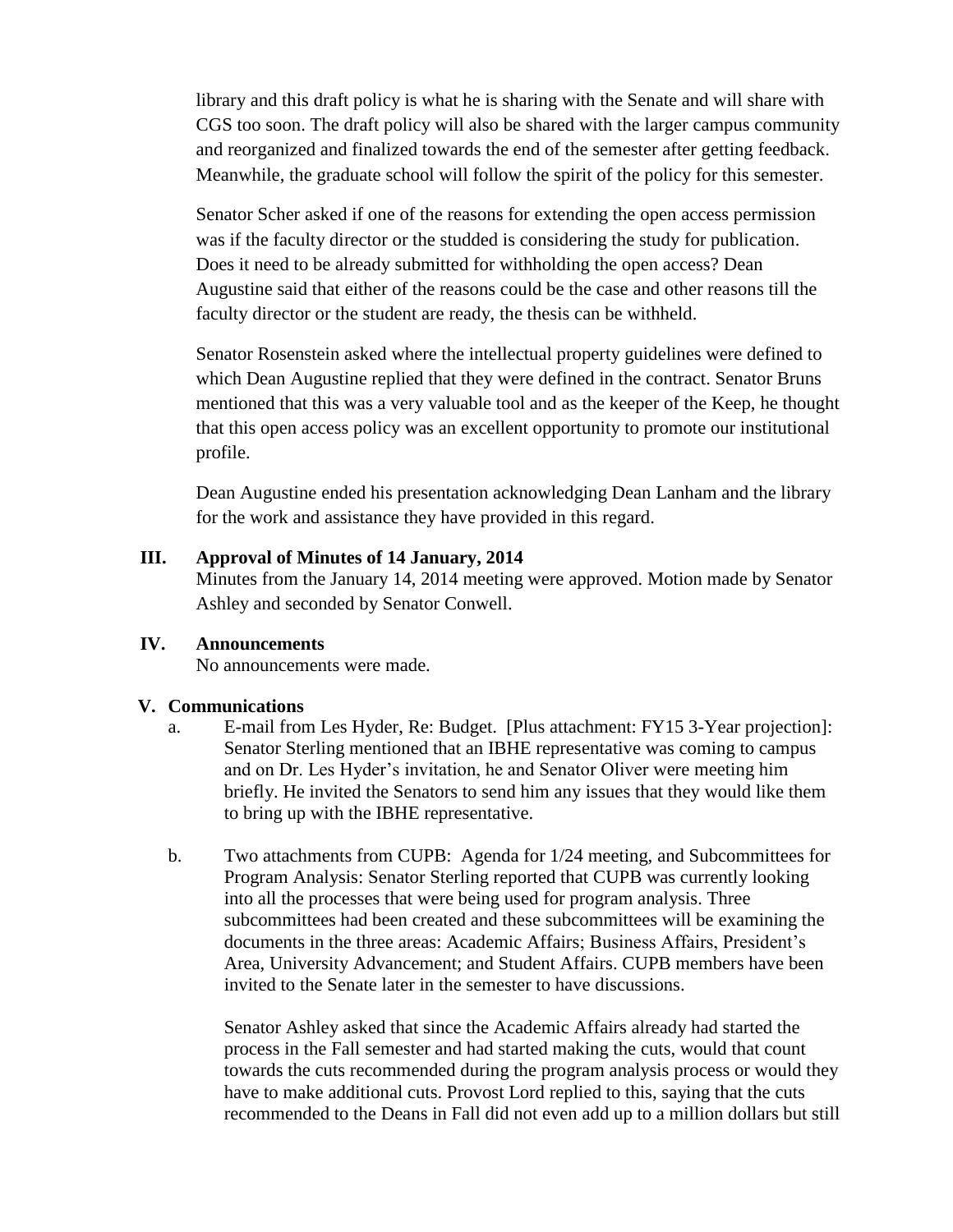after the targets were given to the respective Deans, they were included in the \$ 7 million cuts that are being considered currently. Senator Ashley commented that if the Deans had already contributed to the cuts, wouldn't it be premature for the Deans to make more cuts before the program analysis stuff plays out.

c. E-mail from Rebecca Throneburg, Re: Reminder about CAA meeting [Plus two attachments: Proposed Credit Hour Policy and Syllabus Policy]: Senator Sterling drew the attention of the Senate to the email sent by Dr. Throneberg about the new credit hour policy and the Syllabus policy. He added that there was a syllabus policy previously also but it had many variations to it and now CAA is considering a more standard syllabus policy. Senator Scher expressed confusion that he wasn't sure if the CAA adopted the policy, does that mean that there was no opportunity for us to give feedback on it? Senator Sterling and then Senator Rosenstein reminded the Senate that Dr. Lucas and Dr. Throneburg had previously also invited the Senate members to attend their meetings and join the conversations. Since this is not always possible for all senators to attend the CAA meetings, it was suggested that the CAA members be invited for discussions in this regard.

Senator Oliver asked how the new syllabus policy impacted the accreditation processes. Dean Augustine replied to this affirming that the policy did indeed impact the accreditation processes, and that NCA will review if all the departments were adhering to the policy set in place. Senator Scher expressed concerns that with such a policy pout I place, he was afraid that there may be many syllabi that may not be adhering to the requirements of the policy and this would get worse with faculty turnover. Provost Lord replied that the NCA accreditation review was based on high level criterion; they do not prescribe a syllabus policy or a credit hour policy. What they will look for is evidence that the learning goals are being met etc. and the syllabus policy will be one of the pieces of evidence which adds to that criterion. Senator Scher added that he was concerned that the policy was too specific and he wasn't sure that faculty would be willing to adhere to such a policy especially for courses that have been in the books for a long time with no revisions being made for many years. Senator Padmaraju mentioned that some time back the CAA was considering taking a look at such courses and seeing if they needed to be revised. Senator Rosenstein mentioned that to look at examples for syllabi adhering to the new policy, CEPS syllabi were good examples. Senator Dao mentioned that he remembered that some years ago, there had been concerns that a student could have grounds to sue the university if what was on the syllabus was not covered in the class. Senator Rosenstein said that the new policy kind of adheres to what we know as best practices. Senator Mulvaney added that there was certainly merit in revisiting a policy that has been in place for too long without being looked at. We all may not agree to the content of the policy but CAA has asked us to be involved in the process and we need to see how this plays out.

- d. E-mail from Janet Fopay: CAA Minutes from 1/16 No action needed
- e. E-mail from Janet Fopay: CAA Agenda for 1/23 No action needed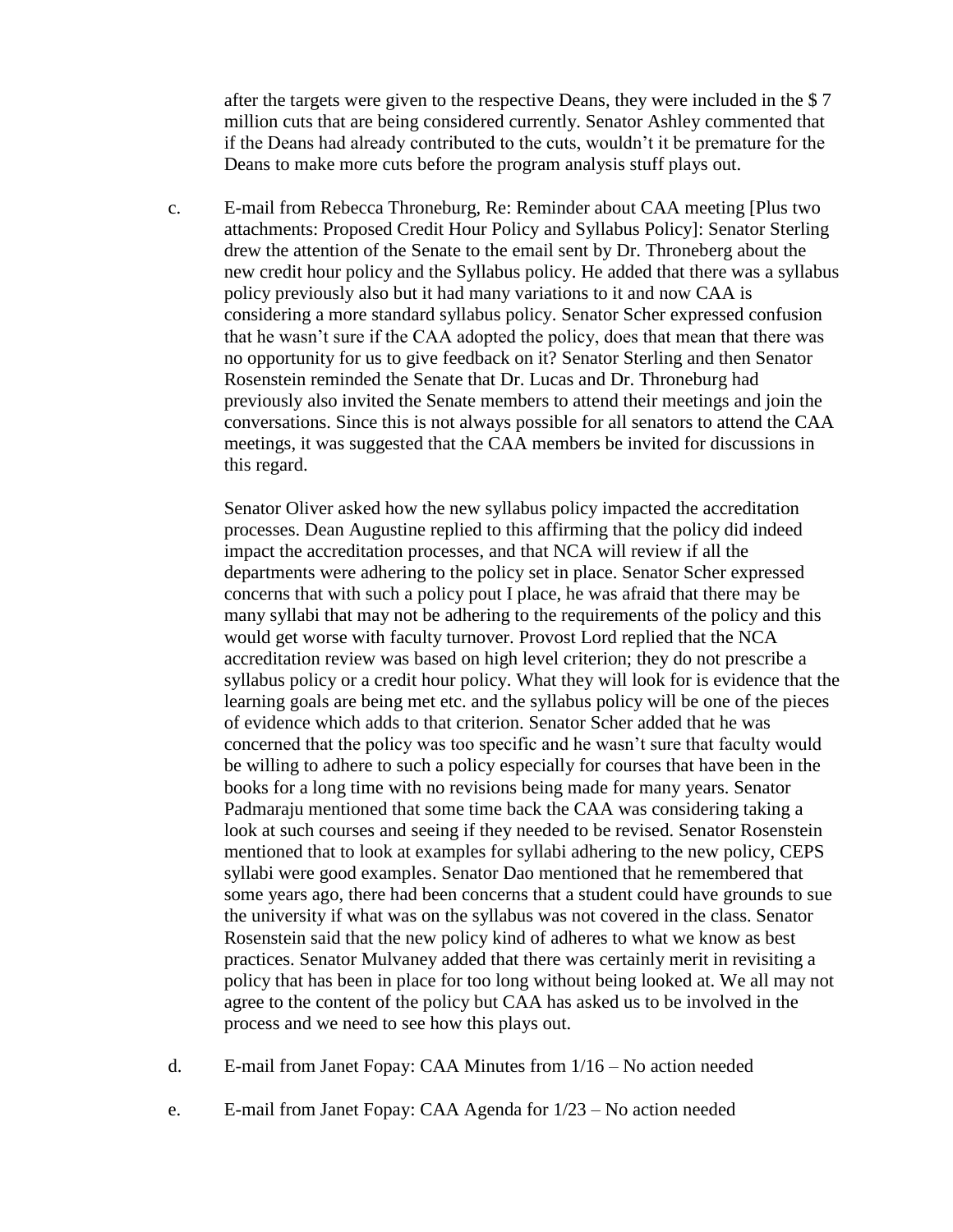#### **VI. Old Business**

- A. Committee Reports
	- 1. Executive Committee: Senator Sterling reported that the Executive committee had met with the President and Provost and had discussed a few issues that included the weather related closing; retention of quality faculty and what measures can be taken to hold on to them; and the speedy action with regard to the hiring of the new football coach.
	- 2. Nominations Committee: Senator Knight-Davis reported that the committee had met to do random selection of the three volunteers for the Apportionment Board, and as per bye-laws did the random selection. She made a motion to approve the appointment of Dr. Canam for the position. The motion was seconded by Senator Ashley and carried unanimously.
	- 3. Elections Committee: Senator Sterling mentioned the email from John Allison about volunteering for CUPB. Dean Irwin had forwarded Anita Shelton's name, the Senate had approved her as prompt action was needed due to the upcoming CUPB meeting. Later Dr. Allison communicated that there were other candidates who had not been considered. The Senate made the decision due to the pressing need and accepted Dean Irwin's recommendation. In our by-laws, it is mentioned that if there was only one person on the ballot or any position during the elections, the Senate needs to find more candidates. However this has not been done for many years, and if we want to, then we will need to take steps accordingly for the Spring elections. Senator Ashley mentioned that this kind of issue has come up two times in the last two years, so we need to come up with a process that can be put in place if such a situation arises again. Senator Scher asked why we had not sent out the call to all CAH faculty. Senator Ludlow mentioned that the call had been sent forth by their department chair but she didn't know if all the chairs had done so in CAH. Senator Conwell expressed concerns that the decision was left to be made by a Dean. Senator Sterling mentioned that we have not had very good luck with finding volunteers for committees and there has never been a problem before for someone fighting over one position. Senator Scher said that he felt the Senate had been strong-armed into approving Dr. Shelton. Senator Knight-Davis added that the concern seems to be that the communication was sent forth by the Dean and so we should consider asking the Deans to have directly email the elections committee so the information flows back to the Senate Elections committee. Senator Conwell said that once we had a name, that name must be added to the pot. Senator Dao stated that in our message to the Deans we need to be clear that the Deans just give us the names of all who volunteered and not make a selection themselves. We need to clarify the process. Senator Mulvaney added that we need to encourage more faculty to run for positions and in the years he has been on the Senate, every year, we have had to extend the deadline for faculty to consider running. Senator Ashley expressed similar thoughts. Senator Bruns also added that we need to send the message that shared governance means that the faculty needs to be more involved and not just complain after decisions are made. Senator Mulvaney added that the faculty need to realize the value in serving on these campus committees. Senator Sterling declared that he would like to put together an ad-hoc committee to look into our existing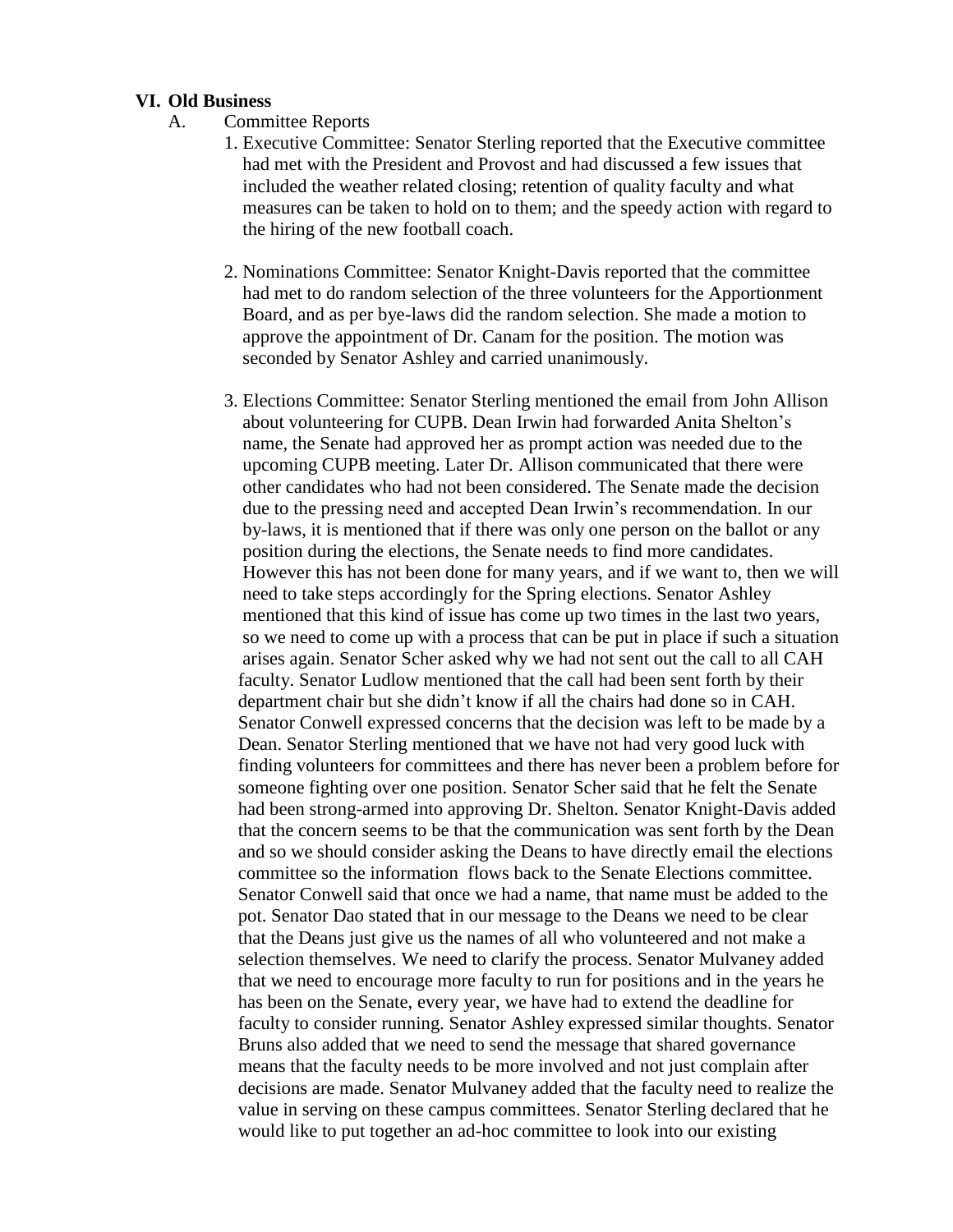committees and check with what is happening with each of them. This was because most of the time, the committee members do not let us know if a committee has not been meeting and some faculty do not want to serve. Senator Rosenstein asked if we needed a committee for this or if we could have the work distributed amongst us. Senator Ashley added that we had an elections committee and a nominations committee and couldn't they look into this issue. Senator Scher stated that sometimes when committees do not meet, it is not because they do not need to, but because the chair of the committee decides not to meet. So, we need to also look into why some committees do not meet at all. Senator Ashley added that sometimes, some of the committees may not have to meet currently but that does not mean that they need to be disbanded as they may have issues that could come up in the future which will require them to meet. Senator Bruns added that some of the committees do not meet because the Chair of the committee does not want to meet. Senator Sterling concluded that all these reasons warrant that we have a policy in place and so a committee would be a good option. Senator Scher said that we need to have a list of committee members and ask them for a written response. The other Senators expressed concerns that this may further deter faculty from serving.

 Senator Rosenstein moved to form an ad-hoc committee to look at election procedures and committees and report back to the Senate. The motion was seconded by Senator Bruns and carried through with two abstentions from Senator Methven and Senator Oliver.

 Senator Methven asked what time frame this ad-hoc committee would work with. Senators Bruns, Rosenstein and Ludlow volunteered to serve on the ad hoc committee. Senator Bruns mentioned that this could be a good topic for a Faculty forum – to discuss faculty serving on committees. Senator Scher added that another topic he could think of was student evaluations. Senator Conwell asked if we could do a survey to ask faculty what they wanted to talk about before deciding on a topic for a faculty forum.

- 4. Faculty-Student Relations Committee No report
- 5. Faculty-Staff Relations Committee No report
- 6. Awards Committee Senator Dao mentioned that he was waiting to get info from Senator Sterling before calling for nomination for the awards.
- 7. Faculty Forum Committee Senator Rosenstein mentioned that Senator Ludlow was compiling the notes from the Forum on diversity held recently. One of the issue that they had seen emerging was the "hate speech" and its impact on the campus.
- 8. Budget Transparency Committee No report
- 9. Other Reports None